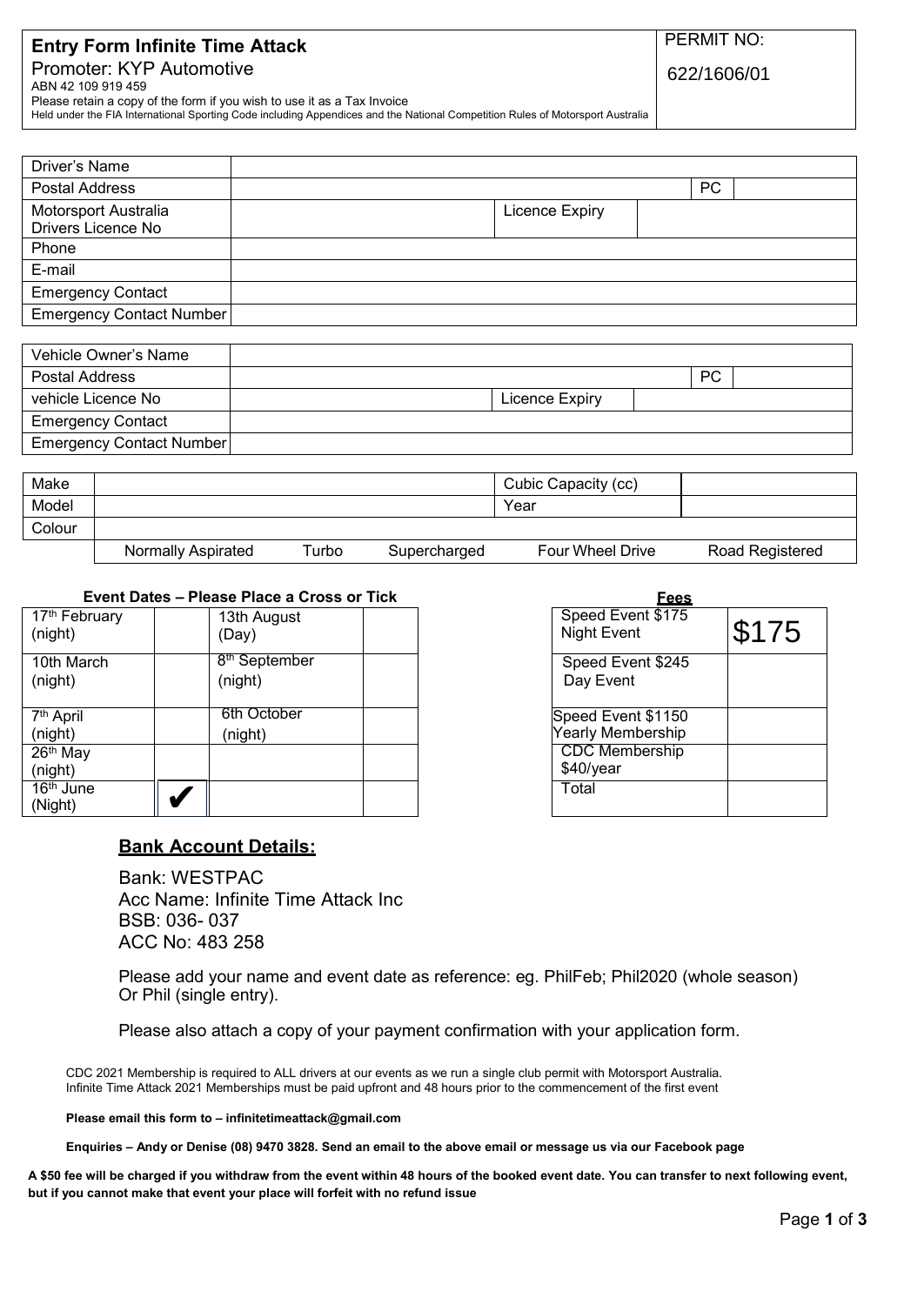

### **Motorsport Activities are inherently dangerous recreational activities and there is significant risk of injury, disability or death.**

### **If you do not wish to be exposed to such risks, then you should not participate in the Motorsport Activities.**

### **Acknowledgement of Risks**

- l acknowledge that the risks associated with attending or participating in Motorsport Activities include but are **not limited** to the risk that I may suffer harm as a result of:<br>• motor vehicles (or parts of them) collidin
- 
- other participants acting dangerously or with lack of skills; high levels of noise exposure;
- acts of violence and other harmful acts (whether intentional or inadvertent) committed by persons attending or participating in the event; and
- the failure or unsuitability of facilities (including grand-stands, fences and guard rails) to ensure my safety.

#### **Exclusion of Liability, Release and Indemnity**

- 
- In exchange for being able to attend or participate in the Motorsport Activities, **I agree:**<br>• to **release** Motorsport Australia and the Entities to the extent that any or all of them are providing Recreational Services fr
	- my **death**;
	- any **physical or mental injury** (including the aggravation, acceleration or recurrence of such an injury); the contraction, aggravation or acceleration of a **disease**;
	- the coming into existence, the aggravation, acceleration or recurrence of any other **condition, circumstance, occurrence, activity, form of behaviour, course of conduct or**
		- **state of affairs:**
		- that is or may be harmful or disadvantageous to me or the community; or
		- that may result in harm or disadvantage to me or the community
	- howsoever arising from my participation in or attendance at the Motorsport Activities;
- to **indemnify and hold harmless and keep indemnified** Motorsport Australia and the Entities to the maximum extent permitted by law in respect of any Claim by any person; and to attend at or participate in the Motorsport Activities at my own risk.

#### **I understand that:**

- nothing in this document excludes, restricts or modifies any rights that I may have as a result of significant personal injury that is caused by the Reckless Conduct of Motorsport Australia and the Entities as the supplier of the Motorsport Activities and Recreational Services;
- nothing in this document prevents Motorsport Australia and the Entities from relying on any laws (including statute and common law) that limit or preclude their liability; nothing in this document excludes any term or guarantee which under statute cannot be excluded, however the liability of Motorsport Australia and the Entities is limited to the minimum liability allowable by law;
- nothing in this document precludes me from making a claim under a Motorsport Australia insurance policy where I am expressly entitled to make a claim under that insurance policy; and
- Motorsport Australia has arranged for limited personal injury insurance coverage which may provide me with some protection for loss, damage or injury that I may suffer during my وparticipation in the Motorsport Activities. injury that I may suffer during my participation in the Motorsport Activities, and that I may have to pay the excess if a Claim is made under an insurance policy on my behalf. I agree that my own insurance arrangements are ultimately my responsibility and I will arrange any additional coverage at my expense after taking into account Motorsport Australia's insurance arrangements, this document and my own circumstances.

### **Where Motorsport Activities are held in the following jurisdictions, I acknowledge that I have also read and accept the following warnings:**

Under Australian Government Consumer Law (which is part of the **Competition and Consumer Act 2010 (Commonwealth)**), several guarantees are implied into contracts for the supply<br>of certain goods and services. I agree that t the supply of services), the exercise of rights conferred by those provisions, and any liability of Motorsport Australia and the Entities for a failure to comply with any such guarantees, are excluded. However, such exclusion is limited to liability for:

- death, physical or mental injury (including aggravation, acceleration or recurrence of such an injury of the individual);
- contraction, aggravation or acceleration of a disease of an individual; or
- the coming into existence, the aggravation, acceleration or recurrence of any other condition, circumstance, occurrence, activity, form of behaviour, course of conduct or state of affairs in relation to an individual that is or may be harmful or disadvantageous to the individual or the community, or that may result in harm or disadvantage to the individual or the community<br>This exclusion does not apply to s

#### **Warning Applicable in Relation to Motorsport Activities Held in Victoria Warning Under The Australian Consumer Law and Fair Trading Act 2012:**

Under **The Australian Consumer Law (Victoria)**, several statutory guarantees apply to the supply of certain goods and services. These guarantees mean that the supplier named on this form is required to ensure that the recreational services it supplies to me

- are rendered with due care and skill;
- are reasonably fit for any purpose which I either expressly or by implication, make known to the supplier; and might reasonably be expected to achieve any result I have made known to the supplier.
- 

Under section 22 of the **Australian Consumer Law and Fair Trading Act 2012 (Vic)**, the supplier is entitled to ask me to agree that these conditions do not apply to me. I understand that<br>if I sign this form, I am agreeing accordance with these guarantees, are excluded, restricted or modified in the way set out in this form.

**Note:** I note that the change to my rights, as set out in this form, does not apply if my death or injury is due to gross negligence on the supplier's part.<br>"Gross negligence" in relation to an act or omission, means doin omission. See regulation 5 of the **Australian Consumer Law and Fair Trading Regulations 2012** and section 22(3)(b) of the **Australian Consumer Law and Fair Trading Act 2012**.

### **Warning Applicable in Relation to Motorsport Activities Held in South Australia**

Under sections 60 and 61 of The Australian Consumer Law (SA), if a person in trade or commerce supplies me with services (including recreational services), there is a statutory guarantee that those services:

- will be rendered with due care and skill; and
- any product resulting from those services, will be reasonably fit for the purpose for which the services are being acquired (as long as that purpose is made known to the supplier); and<br>● any product resulting from tho to achieve, (as long as that wish is made known to the supplier or a person with whom negotiations have been conducted in relation to the acquisition of the services.

### **Excluding, Restricting or Modifying My Rights:**

Under section 42 of the **Fair Trading Act 1987 (SA)**, the supplier of recreational services is entitled to ask me to agree to exclude, restrict or modify their liability for any personal injury<br>suffered by me or another pe supplier's liability with the result that compensation may not be payable if I or the third party consumer suffer personal injury.

#### **Important:**

I do not have to agree to exclude, restrict or modify my rights by signing this form. The supplier may refuse to provide me with the services if I do not agree to exclude, restrict or modify my rights by signing this form. Even if I sign this form, I may still have further legal rights against the supplier. A child under the age of 18 cannot legally agree to exclude, restrict or modify his or<br>her rights. A parent

#### **Agreement to exclude, restrict or modify my rights:**

I agree that the liability of Motorsport Australia and the Entities for any death or personal injury that may result from the supply of the recreational services that may be suffered by me (or a person for whom or on whose behalf I am acquiring the services) is excluded. Further information about these rights can be found at www.cbs.sa.gov.au

#### **Definitions:**

- a. "Claim" means and includes any action, suit, proceeding, claim, demand or cause of action however arising including but not limited to negligence, BUT does NOT include a claim under
- a Motorsport Australia insurance policy by any person expressly entitled to make a claim under that insurance policy;<br>b. "Entities" means event and competition organisers/promoters/managers, land and track owners/managers/ territory governments and insureds listed in Motorsport Australia's public/product/professional indemnity insurance policies and each of their related bodies corporate (including their<br>related bodies corporate) and each of drivers, co-drivers, navigators, officials, crew members, pit crew, delegates, licence holders, representatives, commissions, committees, advisers, trustees, councils, panels, shareholders, volunteers, officials, appointees, delegated bodies and sponsors;
- c. "Motorsport Activities" means any motorsport activities or Recreational Services which are permitted or approved which Motorsport Australia regulates or administers or otherwise are
- under the responsibility / control of Motorsport Australia; d. "Motorsport Australia" means the Confederation of Australia Motor Sport Ltd. trading as Motorsport Australia;
- e. "Reckless Conduct" means conduct where the supplier of the recreational services is aware, or should reasonably have been aware, of a significant risk that the conduct could result in<br>personal injury to another person a
- f. "Recreational Services" means (unless otherwise defined in this document) services that consist of participation in:
	- a. a sporting activity; or
		- a similar leisure time pursuit or any other activity that:
		- i. involves a significant degree of physical exertion or physical risk; and ii. is undertaken for the purposes of recreation, enjoyment or leisure.
		- is undertaken for the purposes of recreation, enjoyment or leisure.

 $20/11$